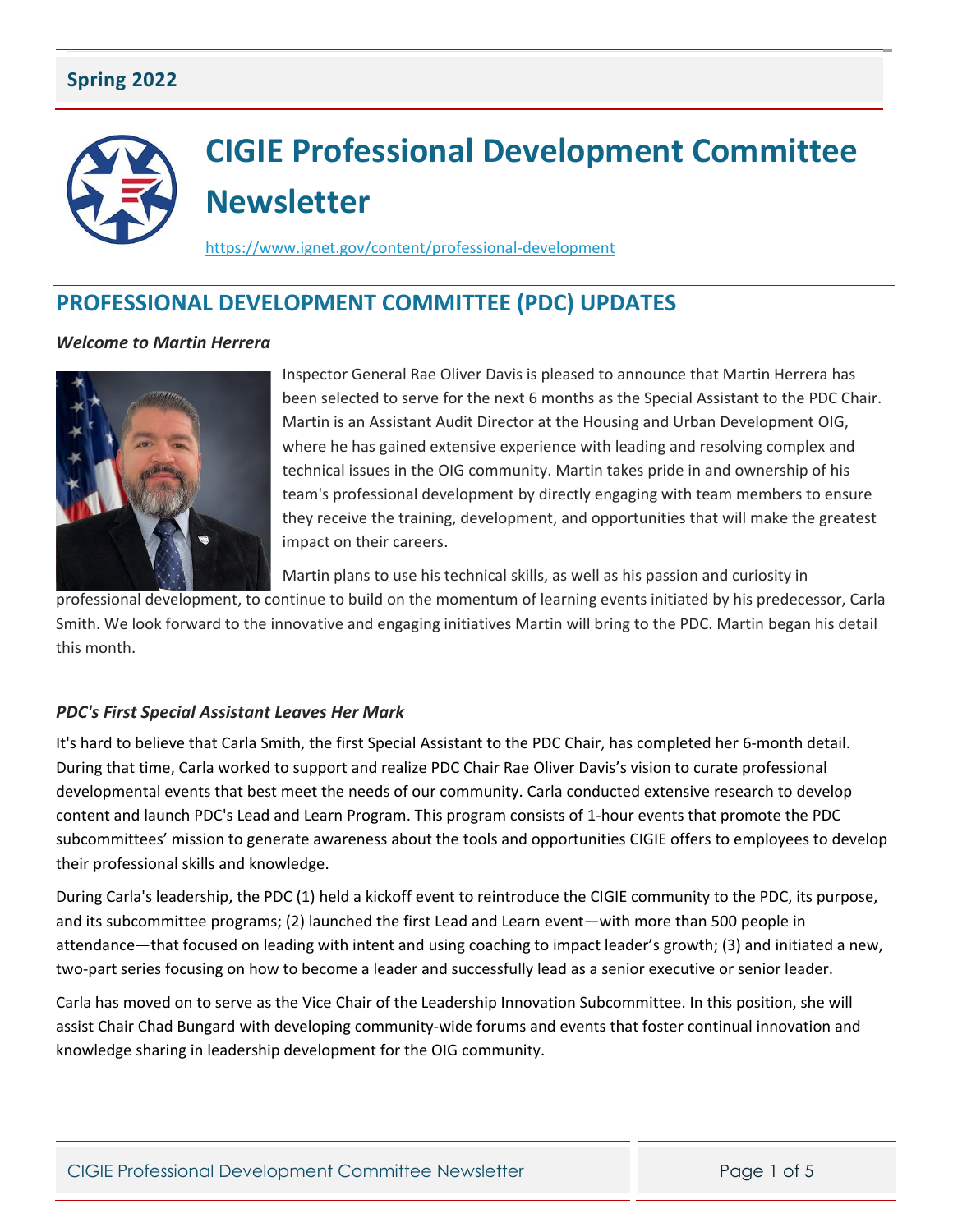#### *More From Lead and Learn*

The PDC is in the midst of sponsoring a two-part event with guest senior executives and senior leaders as panelists. The first session was held on March 17, in which the panelists shared their journeys to becoming senior executives or senior leaders. The next event will be held on April 21, 2022 (1:00 to 2:00 p.m. EST), and it will focus on the challenges and lessons learned of our leaders in their current positions.

All Lead and Learn webinars are recorded and posted to the [CIGIE PDC website,](https://www.ignet.gov/content/professional-development) along with the event's agenda and speaker bios.

# **CIGIE FELLOWS PROGRAM**

## *2022-2023 CIGIE Fellows Program (CFP)*

We are now reviewing nominations and rotational assignment hosting opportunities for the 2022-2023 CIGIE Fellows Program (CFP), the fifth cohort of this successful program. This year, CFP will be accepting 20 fellows into the cohort, who will take part in assignments to demonstrate their leadership on an initiative or project in order to achieve meaningful outcomes. The program will begin with a virtual orientation for the fellows in June 2022, and it will end with a graduation ceremony in June 2023.

The CIGIE Fellows Program was established in 2016 as an initiative of the Professional Development Committee and its Leadership Development Subcommittee—now the Leadership Innovation Subcommittee—in conjunction with the Leadership and Mission Support Academy of the CIGIE Training Institute. For each fellow's cohort, OIGs have an opportunity to nominate high-performing employees from grade levels GS-13 through GS-15 (or their equivalents) as OIG professionals with leadership potential.

Once accepted, the fellows participate in an immersive 1-year program that is grounded in the SES Executive Core Qualifications and designed to expand leadership competencies, broaden organizational experiences, share best practices, and foster professional networks. A key component of the program is completing a rotational assignment at another OIG, which can range from 4 to 12 months.

More information about the Fellows Program can be found [here.](https://www.ignet.gov/content/fellowship-program)

# **LEADERSHIP INNOVATION SUBCOMMITTEE**

#### *9th Annual Leadership Forum*

On November 17, 2021, more than 2,600 members of the IG community gathered online to participate in the 8th Annual CIGIE Leadership Forum, entitled T*he Digital Frontier: Engaging People, Navigating Change, and Leveraging Data*.

The Leadership Forum is CIGIE's single most widely attended professional development event. For this most recent forum, we saw attendees from 72 of the 75 OIGs, and the live-captioned video on [CIGIE's YouTube page](https://www.youtube.com/channel/UCdcuFD92zSZ3GEH1Nq5m9BQ) has had almost 5,000 views.

Planning for the 9th Annual Leadership Forum will begin shortly. If you are interested in joining the planning committee, please contact David Gross at david.gross@cigie.gov, Elise Stein at elise.stein@oig.hhs.gov, or Jacqui Phillips at johillips@hudoig.gov.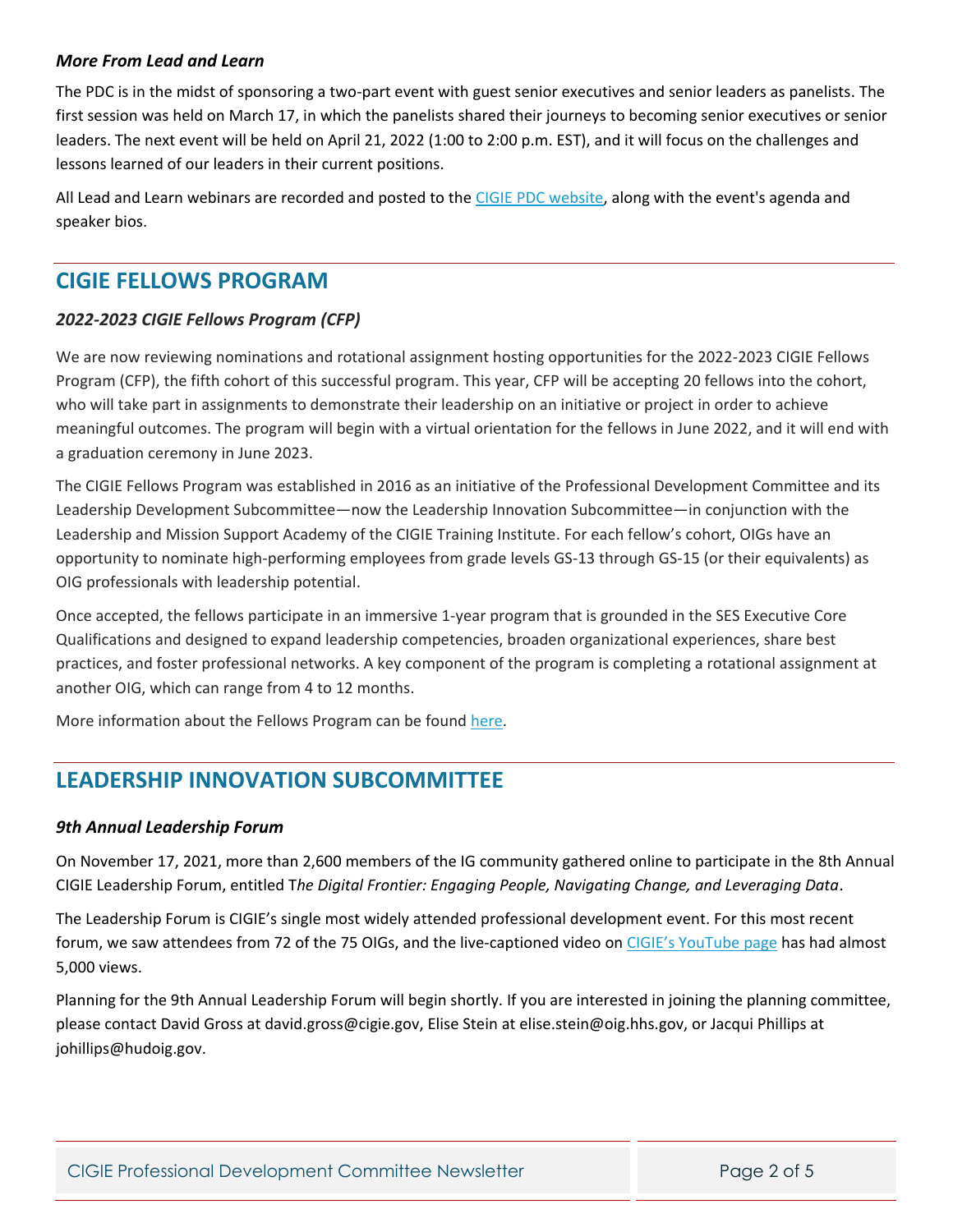

## **LIFT NETWORK**

#### *Connecting UpLIFTING Professionals (CUP) Event: Connecting in Hybrid Spaces*

In January, LIFT kicked off its Connecting UpLIFTing Professionals (CUP) event series, and organizers will be planning the next event in the series soon. For notices of future LIFT events, as well as session content and information about presenters, visi[t our website.](https://www.ignet.gov/lift) We look forward to having you LIFT your CUP with other oversight professionals!

#### *2022 Virtual Flash Mentoring Event*

On February 23, LIFT and the Mentoring Subcommittee cohosted the 2022 Virtual Flash Mentoring Event, during which leaders from the OIG community shared their professional development tips and strategies, personal stories, and insights with more than 100 participants. The event featured one-on-one mentoring sessions, alongside simultaneous large-group professional development panels. Sessions featured important topics, including:

- *Peaks and Valleys* by Monique Colter (AIGA, AmeriCorps OIG)
- *The Roots of Principled Leadership* by the Honorable Jay Lerner (IG, FDIC OIG)
- *Get Comfortable Being Uncomfortable* by Bob Steinau (AIGI, NASA OIG) and Angel Zollicoffer (TIGTA OIG)
- *It's All about the Dash! What Type of Legacy Will you Build?* by Fara Damelin (CoS, HUD OIG)
- *You Are Your Best Advocate* by Tysan Williams (CDO, DOT OIG)
- *Growing Your Career When You're a "Shade-loving Plant"* by Bob Westbrooks (ED, PRAC)
- *Embrace the Cactus and Gather the Succulents: Reframing Prickly Politics as Partnerships for Success* by Ruth Strande (COS, USAID OIG)
- *Doer to Leader: The 3 Critical Shifts* by Terry Gibson (AIGA, FDIC OIG)
- *Empathy, Resilience, and Grace—Three Critical Leadership Competencies* by George Scott (DIG, NASA OIG).

#### *Calling All LIFT Liaisons!*

LIFT has a committee of liaisons who keep their respective organizations informed about LIFT events and opportunities. If your organization does not have a LIFT liaison and you would like to step into the role, please let us know; we would love to have you. Use the contact form on our [website](https://www.ignet.gov/lift) to message us with your information and interest in becoming a LIFT liaison.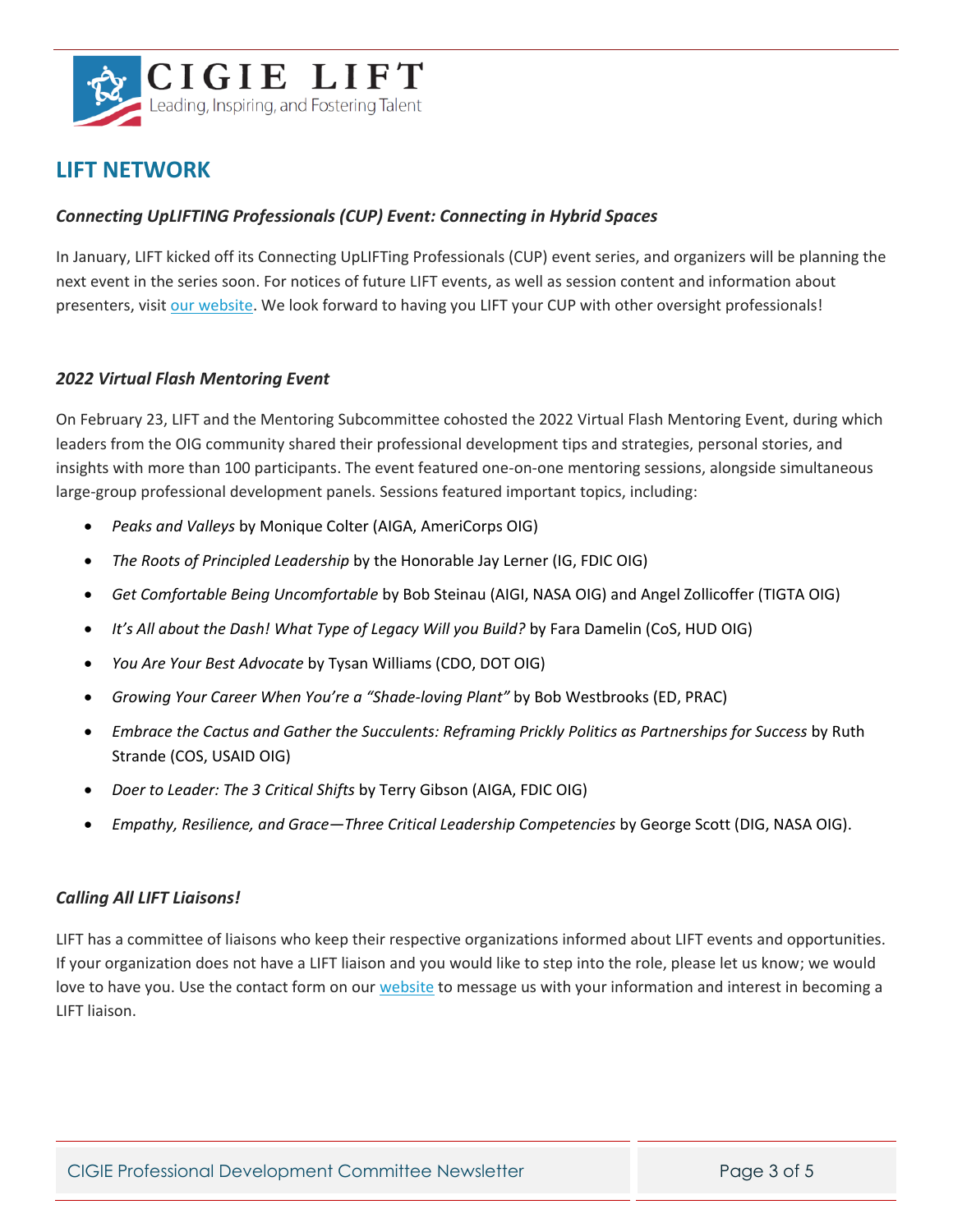# **COACHING**



#### *The Coaching Movement: Learn, Advocate, GROW, and Serve*

After the first successful PDC Lead and Learn event on February 17, the PDC Coaching subcommittee received several inquiries from members of the OIG community on how they can develop coaching skills and actually become coaches. To help each of these future leaders and coaches on their journey, we are sharing four ways you can join the coaching movement.

#### *Learn about Coaching. And Just Do It.*

You don't have to be a coach to use coaching skills. As we learned from Mr. McKinnon—who delivered our First Lead and Learn event—leaders at all levels can deploy several techniques to have a greater impact. Two of the simplest and most effective tools to be curious and listen—two sides of the same coaching coin.

Michael Bungay Stainer, author of "[The Coaching Habit: Say Less, Ask More & Change the Way You Lead Forever,](https://www.amazon.com/Coaching-Habit-Less-Change-Forever/dp/0978440749)" puts it best by saying, "the real secret sauce here is building a habit of curiosity." This is a great book for the everyday leaderas-coach. The more you learn, the more you'll demonstrate curiosity and listening, the more others will learn from you. If you want to learn more about becoming a trained and certified coach, reach out to us [here.](https://www.ignet.gov/content/coaching-contact-form)

#### *Become a Coaching Advocate*

Curiosity is cool; everyone is doing it. Ignore that saying about the cat. Whenever and wherever you can, advocate for coaching approaches, curiosity, and listening. Develop your own list of amazing questions and foster coaching connections wherever and whenever possible.

#### *GROW As a Coach*

For those starting their journey to become a coach, finishing their coach training or accreditation, or engaging as fully certified coaches, the Coaching Subcommittee provides an opportunity for you to grow and develop. The Coaching Subcommittee promotes the sharing of resources for coaching professional development and training opportunities and allows you to connect with a network of OIG and Federal coaches. Check out the [great resources from the International Coaching](https://learning.coachingfederation.org/)  [Federation.](https://learning.coachingfederation.org/)

## **NOW YOU KNOW**

The GROW Model is a simple structure for coaching engagements. GROW is an acronym for: Goal, Current Reality, Options (or Obstacles), and Will (or Way Forward).